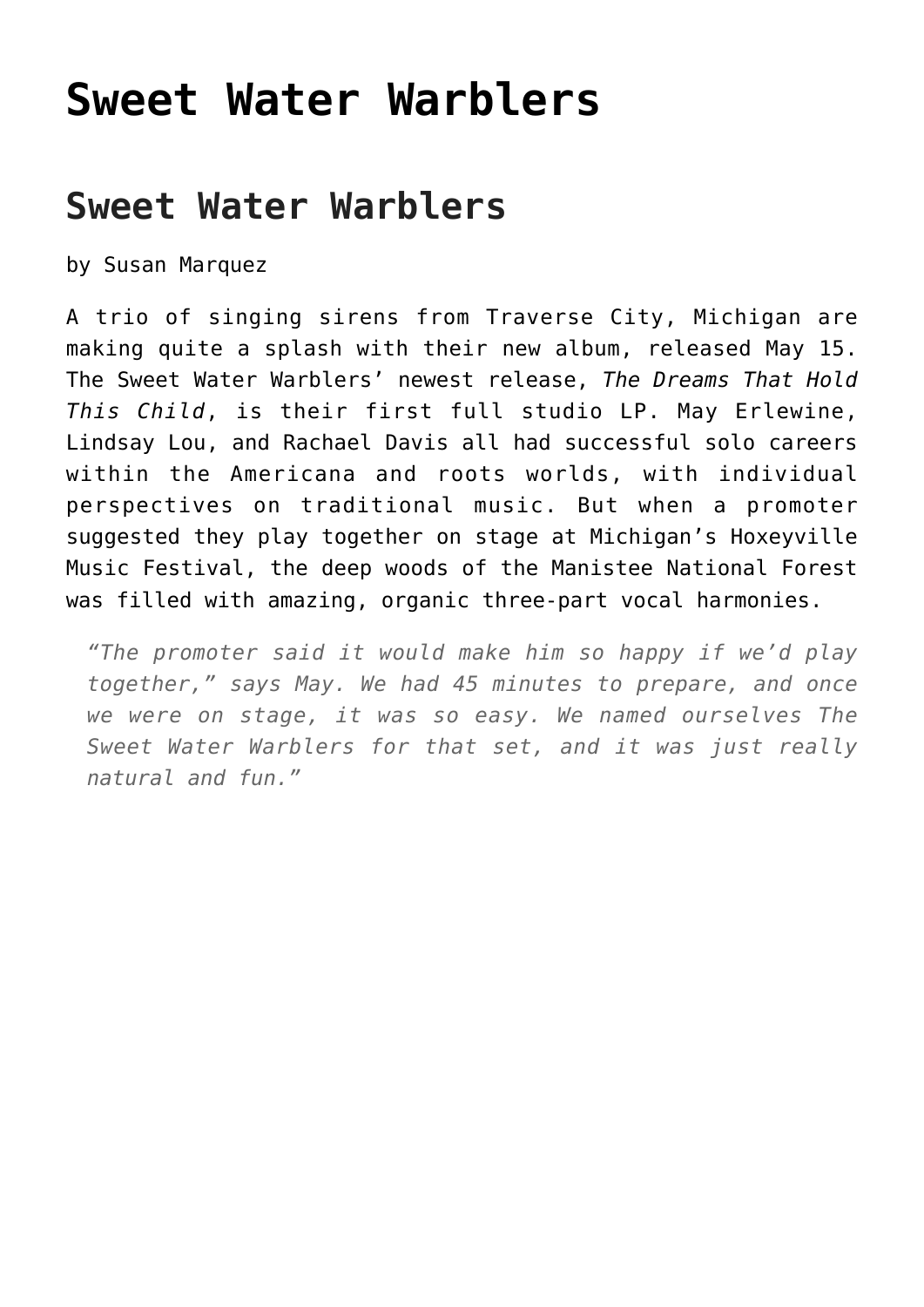

The trio decided to see where their musical collaboration might take them, and they embarked on their first tour in November 2015 after only two days of rehearsal. They did another tour in February for Valentine's weekend.

"We sent song lists and work tapes to each other, we each brought all of our songs to the group," says Rachael. Lindsay says that their voices naturally lend themselves to certain registers.

May chimes in, adding that the spectrum of where each of their voices land is very intuitive. "We are all harmony singers, so we tend to have a sibling sound without being siblings."

Theirs is a unique connection, with all of the members of Sweet Water Warblers having a mutual connection for social change and an expansion of the soul through music. "Music can speak to the soul in a way nothing else can," says Lindsay.

The women are all multi-instrumentalists with a repertoire that spans from gospel and bluegrass to soul and joyful interpretations of pop. Their first EP, *With You*, was released in 2017.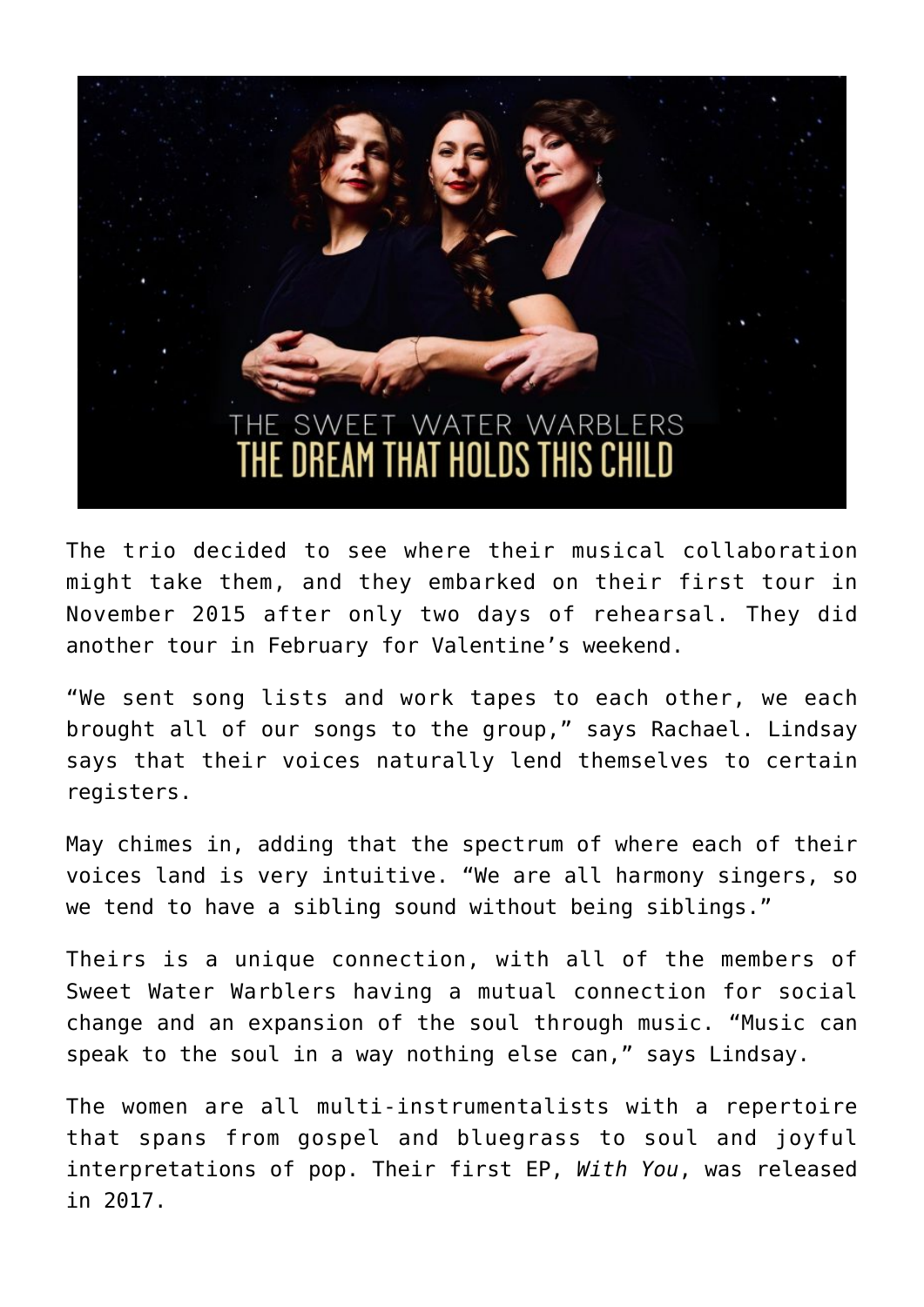May hails from Traverse City. She is a prolific and passionate songwriter. Her music has been featured in *Rolling Stone* and *Prairie Home Companion*. Her songs have made their way into everything from church choirs to living rooms around the country. Her musical leanings are Appalachian folk and country-leaning ballads.

Lindsay is a Nashville native, with country soul and bluegrass roots. She is the lead vocalist and songwriter for her band, The Flatbellys, popular at festivals worldwide, including the Telluride Bluegrass Festival, Celtic Connections in Scotland, and Woodford Folk Festival in Australia. In 2015, she was nominated as one of NPR's best live sessions

from her performance on Mountain Stage, and in 2016 she was named the IBMA's Best Vocalist. Bands like Greensky Bluegrass, Billy Strings, Yonder Mountain String Band, Leftover Salmon, and California Honeydrops feature Lou as a regular guest on stage.

Rachael was raised in a rich musical environment, and since she was a small child, she has concluded the Sunday morning gospel hour at the Wheatland Folk Festival in Remus, Michigan. She moved to Boston at age 21 to pursue her musical career, and only seven months later, she was presented with the Boston Music Award for Best New Singer-Songwriter for her soul-laced lyrics and melodies.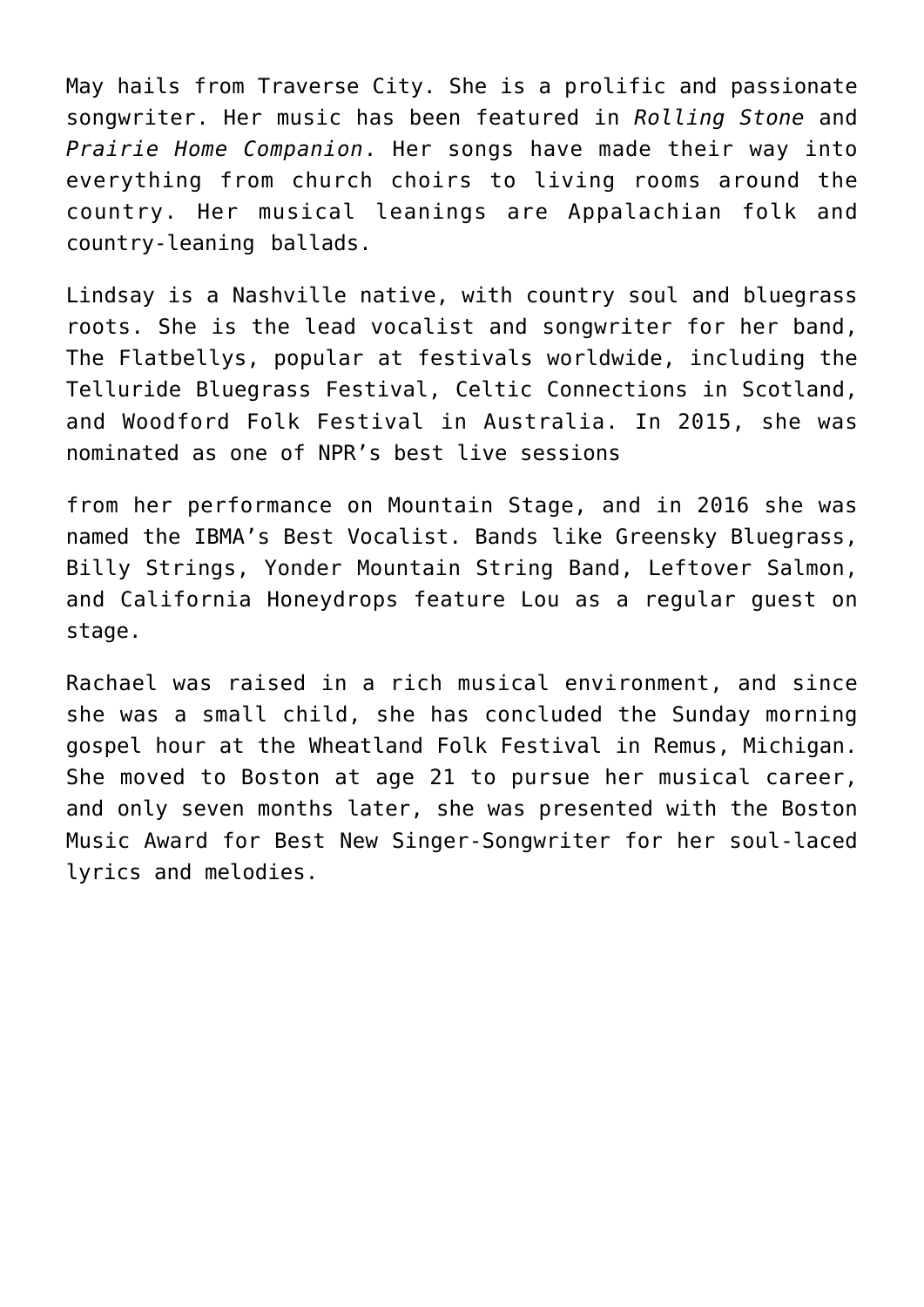

The Sweet Water Warblers' new album contains all original songs, with each written by members of the group, along with Maya De Vitry, who provides vocals and acoustic guitar for several selections on the LP.

When they're not touring, May, Lindsay, and Rachael have more domestic pursuits. "When we travel, it's usually for a long weekend, and even then it's hard to leave the kids," says May. The group traveled to the United Kingdom for two weeks last year. "That's the longest time we've been out," says Rachael, who took her ten-year-old son along on the trip. Their femininity defines them, although the struggles of womanhood